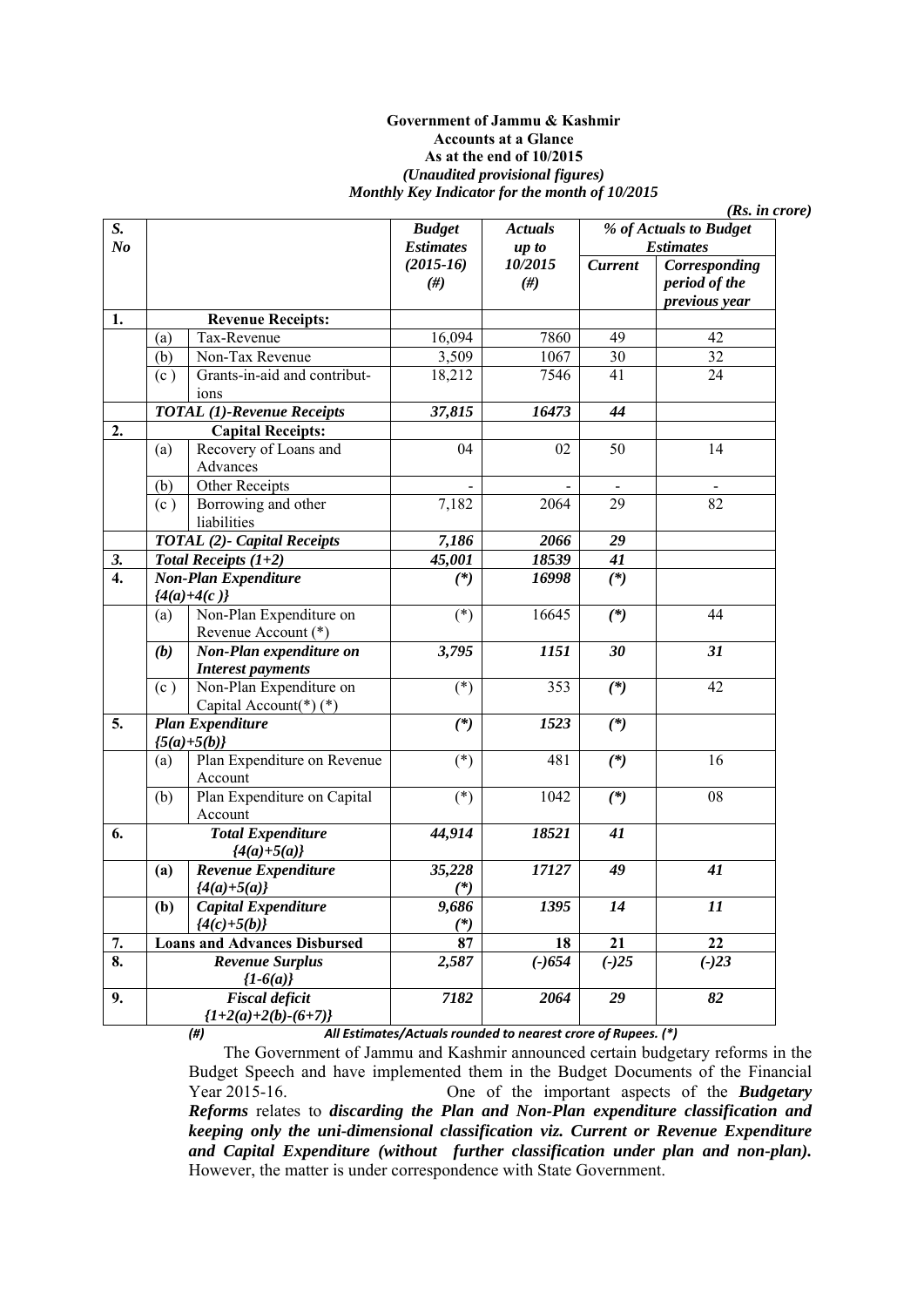## (Format of Progressive Figures)

#### T A X R E V E N U E

(Rs. in crore)

| <b>Month</b> | 2015-16        |                | 2014-15        |             |
|--------------|----------------|----------------|----------------|-------------|
|              | Monthly $(\#)$ | Progressive(#) | <b>Monthly</b> | Progressive |
| April        | 942            | 942            | 878.25         | 878.25      |
| May          | 345            | 1287           | 343.37         | 1221.62     |
| June         | 2023           | 3310           | 997.65         | 2219.27     |
| July         | 1606           | 4916           | 767.12         | 2986.39     |
| August       | 356            | 5272           | 698.12         | 3684.51     |
| September    | 58             | 5330           | 601.99         | 4286.50     |
| October      | 2530           | 7860           | 1076.76        | 5363.26     |
| November     |                |                | 1049.54        | 6412.80     |
| December     |                |                | 845.51         | 7258.31     |
| January      |                |                | 1414.73        | 8673.04     |
| February     |                |                | 1023.17        | 9696.21     |
| March        |                |                | 957.10         | 10653.31    |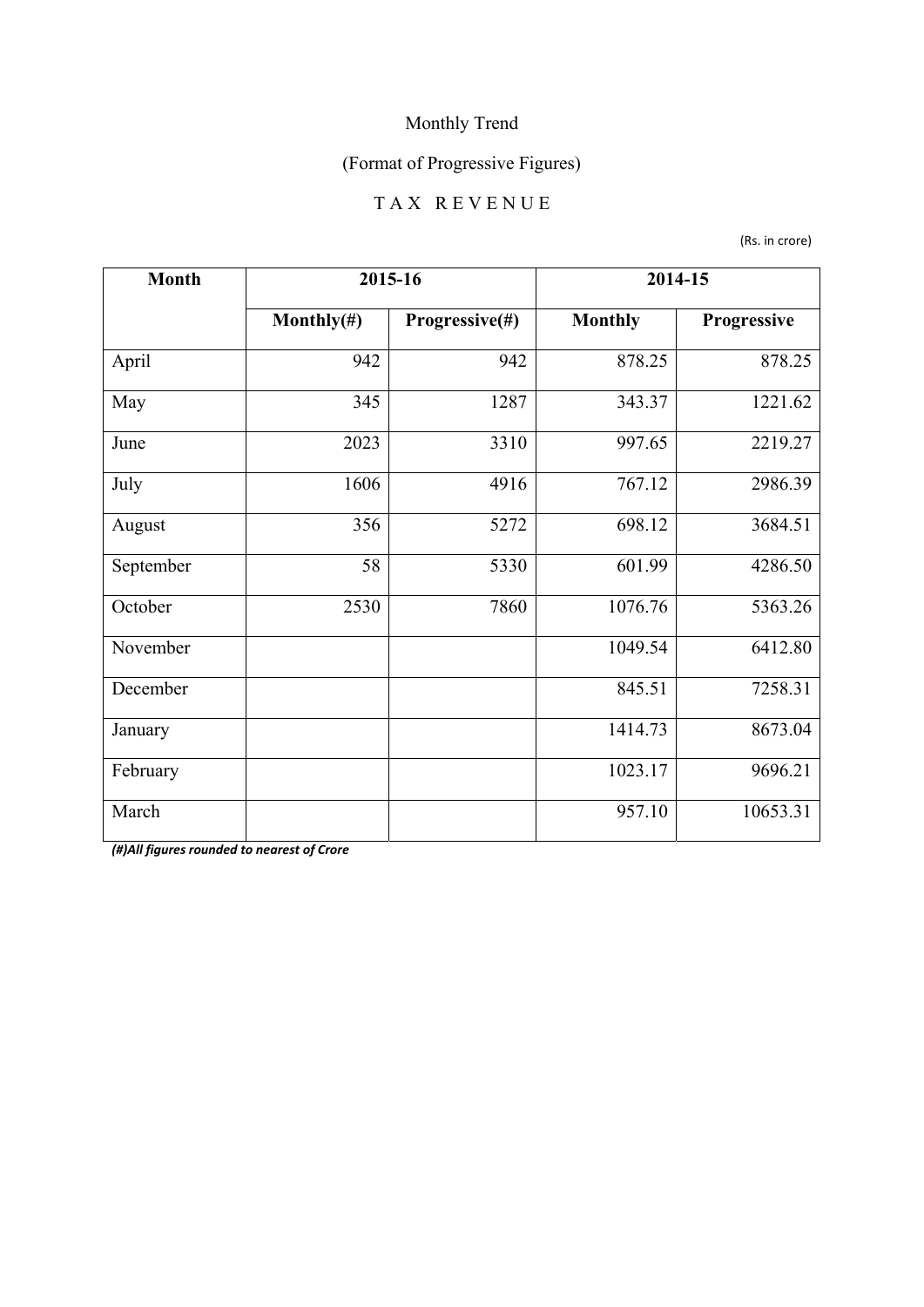## (Format of Progressive Figures)

### N O N-T A X R E V E N U E

(Rs. in crore)

| <b>Month</b> |                | 2015-16        | 2014-15        |             |
|--------------|----------------|----------------|----------------|-------------|
|              | Monthly $(\#)$ | Progressive(#) | <b>Monthly</b> | Progressive |
| April        | 108            | 108            | 204.31         | 204.31      |
| May          | 125            | 233            | 152.66         | 356.97      |
| June         | 135            | 368            | 138.97         | 495.94      |
| July         | 161            | 529            | 121.94         | 617.88      |
| August       | 161            | 690            | 142.56         | 760.44      |
| September    | 112            | 802            | 108.19         | 868.63      |
| October      | 265            | 1067           | 271.36         | 1139.99     |
| November     |                |                | 152.08         | 1292.07     |
| December     |                |                | 186.31         | 1478.38     |
| January      |                |                | 180.98         | 1659.36     |
| February     |                |                | 165.81         | 1825.17     |
| March        |                |                | 259.12         | 2084.29     |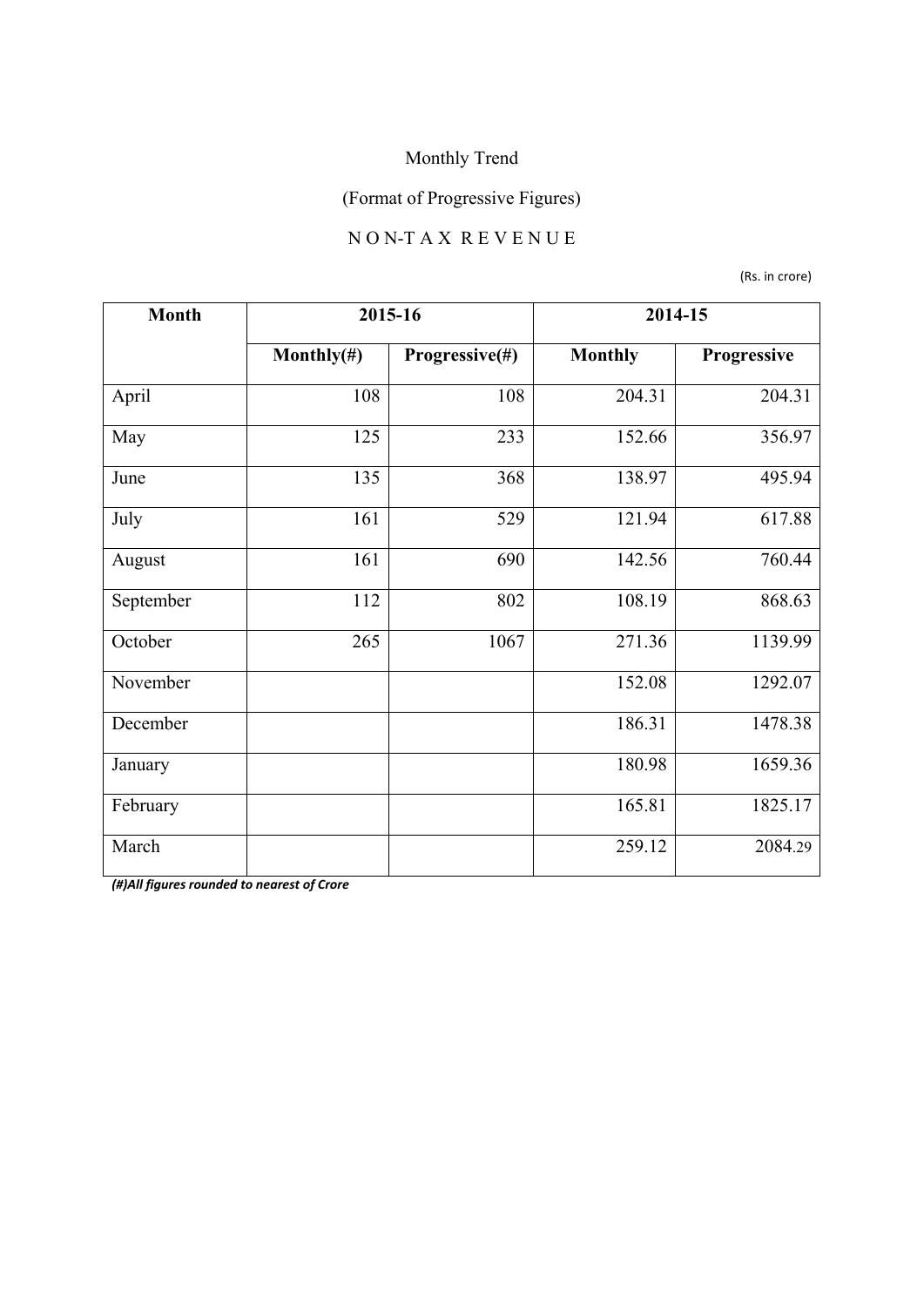## (Format of Progressive Figures)

## Revenue Receipts of

#### GRANTS-IN-AID AND CONTRIBUTIONS

(Rs. in crore)

| <b>Month</b> | 2015-16        |                | 2014-15                  |             |
|--------------|----------------|----------------|--------------------------|-------------|
|              | Monthly $(\#)$ | Progressive(#) | <b>Monthly</b>           | Progressive |
| April        | -              |                | -                        |             |
| May          | $\overline{a}$ | -              | 505.52                   | 505.52      |
| June         | 3978           | 3978           | 1267.45                  | 1772.97     |
| July         | 2216           | 6194           | $\overline{\phantom{a}}$ | 1772.97     |
| August       | $\overline{a}$ | 6194           | 1300.32                  | 3073.29     |
| September    | -              | 6194           | 1317.40                  | 4390.69     |
| October      | 1352           | 7546           | 1053.44                  | 5444.13     |
| November     |                |                | 3142.65                  | 8586.78     |
| December     |                |                | 1914.17                  | 10500.95    |
| January      |                |                | 1670.25                  | 12171.20    |
| February     |                |                | 2000.34                  | 14171.54    |
| March        |                |                | 1978.27                  | 16149.81    |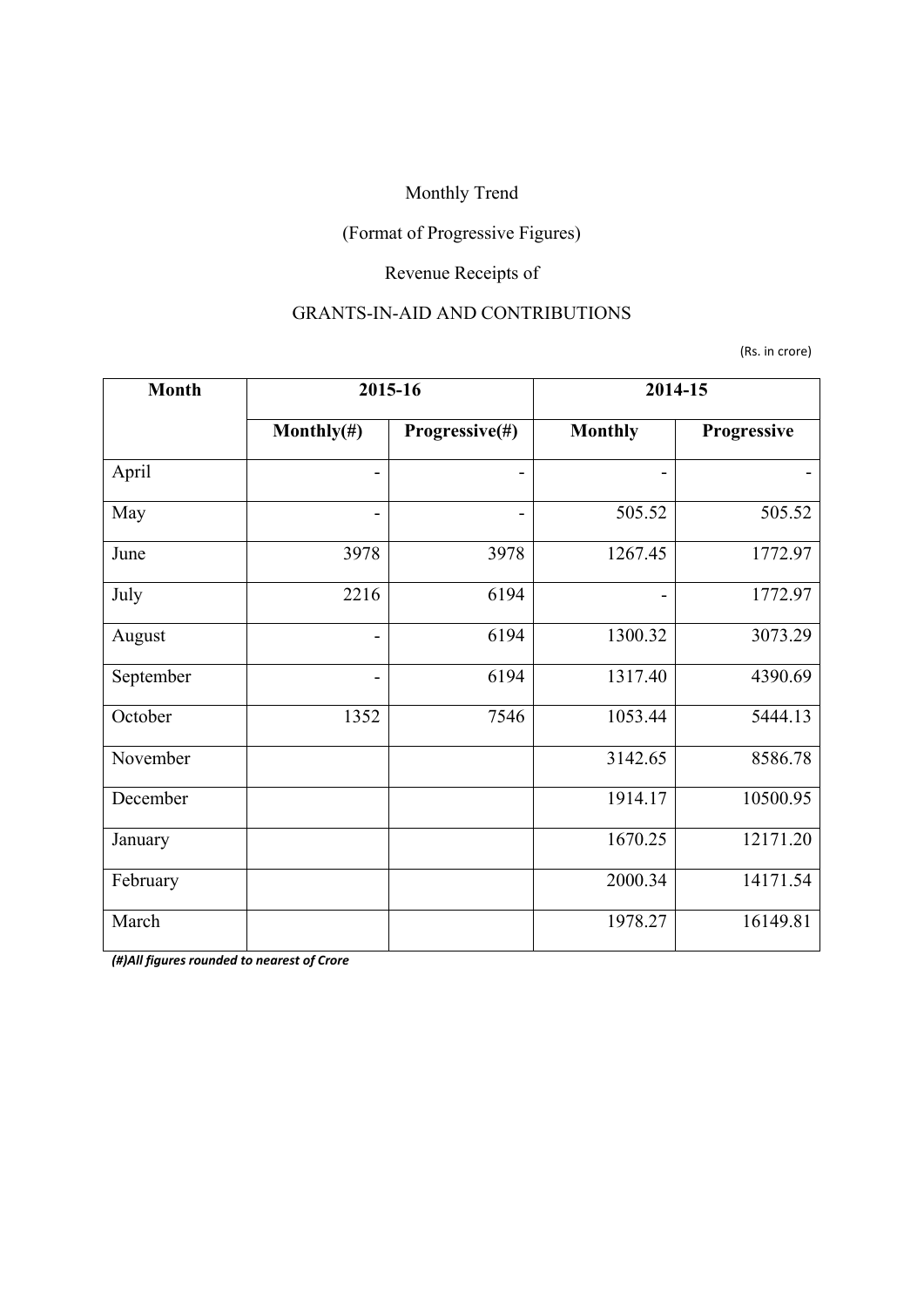## (Format of Progressive Figures)

#### RECOVERY OF LOANS AND ADVANCES

(Rs. in crore)

| <b>Month</b> |                          | 2015-16        | 2014-15        |             |
|--------------|--------------------------|----------------|----------------|-------------|
|              | Monthly $(\#)$           | Progressive(#) | <b>Monthly</b> | Progressive |
| April        | (a)                      | (A)            | 0.16           | 0.16        |
| May          | (b)                      | (B)            | 0.13           | 0.29        |
| June         | (c)                      | (C)            | 0.07           | 0.36        |
| July         | (d)                      | (D)            | 0.03           | 0.39        |
| August       | (e)                      | 01             | 0.10           | 0.49        |
| September    | 01                       | 02             | 0.13           | 0.62        |
| October      | $\overline{\phantom{a}}$ | 02             | 0.10           | 0.72        |
| November     |                          |                | 0.05           | 0.77        |
| December     |                          |                | 1.57           | 2.34        |
| January      |                          |                | 0.12           | 2.46        |
| February     |                          |                | 0.14           | 2.60        |
| March        |                          |                | 0.09           | 2.69        |

*(#)All figures rounded to nearest of Crore*

| $(a)$ Rs.0.11 crore only | $(A)$ Rs. 0.11 crore only |
|--------------------------|---------------------------|
| (b)Rs.0.07 crore only    | (B) Rs.0.18 crore only    |
| $(c)$ Rs.0.11 crore only | (C) Rs.0.29 crore only    |
| $(d)$ Rs.0.10 crore only | (D) Rs.0.39 crore only    |
|                          |                           |

*(e)Rs.0.14 crore only*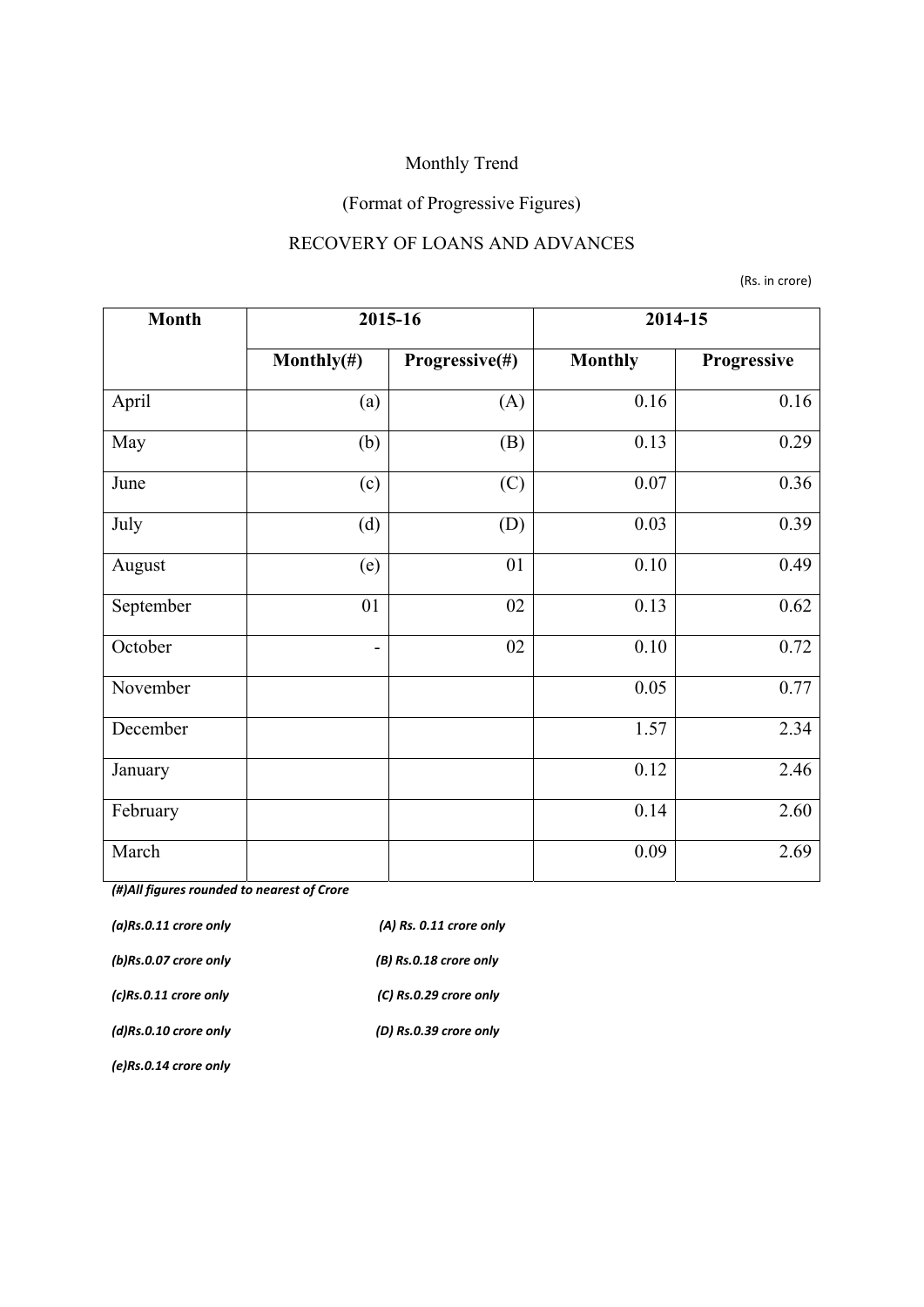## (Format of Progressive Figures)

#### BORROWINGS AND OTHER LIABILITIES

(Rs. in crore)

| <b>Month</b> | 2015-16        |                | 2014-15        |             |
|--------------|----------------|----------------|----------------|-------------|
|              | Monthly $(\#)$ | Progressive(#) | <b>Monthly</b> | Progressive |
| April        | 906            | 906            | 1163.57        | 1163.57     |
| May          | 1614           | 2,520          | 942.20         | 2105.77     |
| June         | $(-)2974$      | $(-)454$       | $(-)142.36$    | 1963.41     |
| July         | $(-)1332$      | $(-)1,786$     | 555.77         | 2519.18     |
| August       | 2786           | 1000           | $(-)844.60$    | 1674.58     |
| September    | 21164          | 22164          | $(-)61.10$     | 1613.48     |
| October      | $(-)20100$     | 2064           | 874.43         | 2487.91     |
| November     |                |                | $(-)2026.85$   | 461.06      |
| December     |                |                | 1152.03        | 1613.09     |
| January      |                |                | $(-)701.72$    | 911.37      |
| February     |                |                | $(-)708.46$    | 202.91      |
| March        |                |                | 4006.90        | 4209.81     |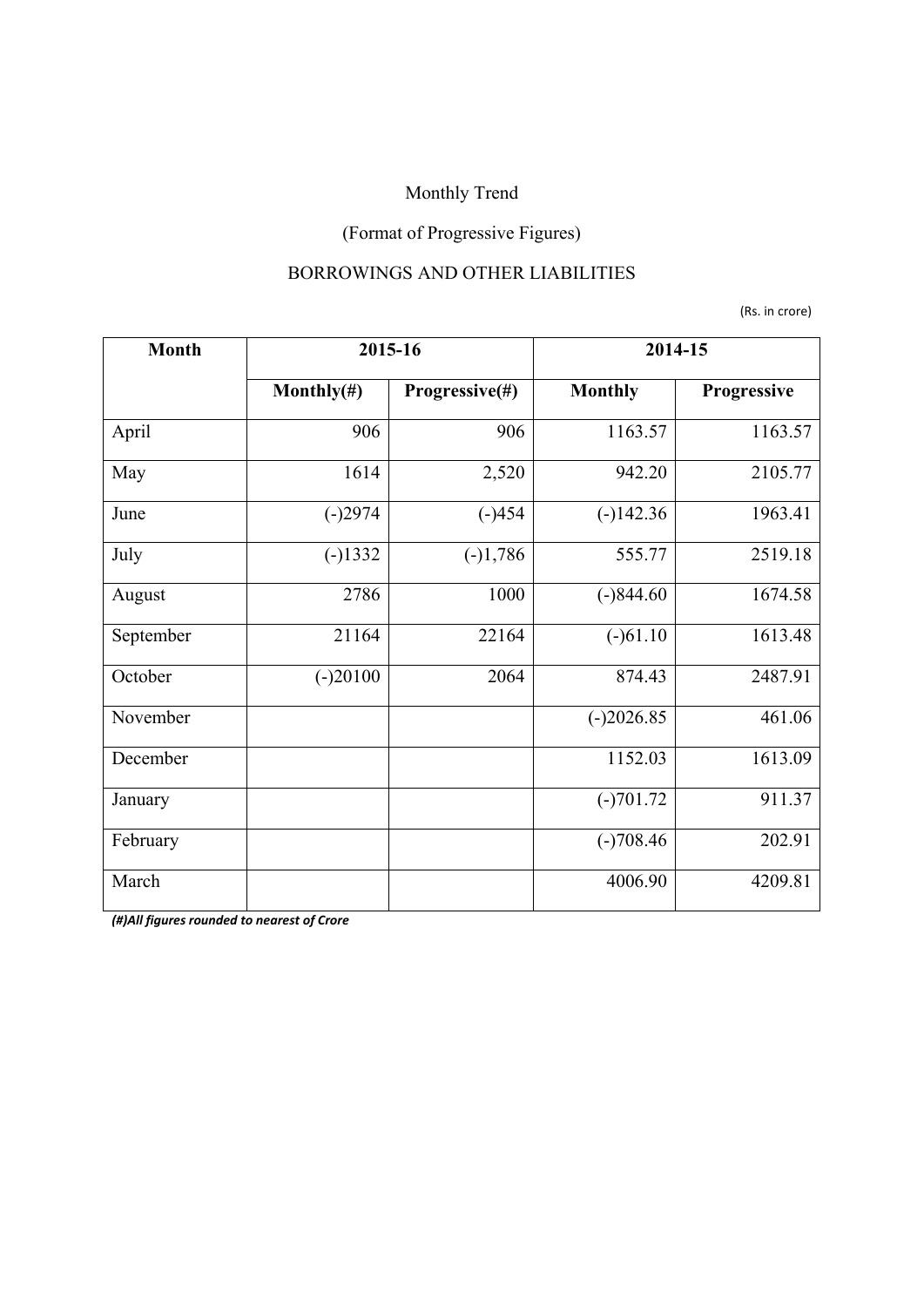## (Format of Progressive Figures)

### NON-PLAN EXPENDITURE ON REVENUE ACCOUNT

(Rs. in crore)

| <b>Month</b> |                | 2015-16        | 2014-15        |             |
|--------------|----------------|----------------|----------------|-------------|
|              | Monthly $(\#)$ | Progressive(#) | <b>Monthly</b> | Progressive |
| April        | 1,902          | 1,902          | 2202.12        | 2202.12     |
| May          | 2,060          | 3,962          | 1809.22        | 4011.34     |
| June         | 2,572          | 6,534          | 2057.85        | 6069.19     |
| July         | 2,441          | 8,975          | 1270.11        | 7339.30     |
| August       | 3092           | 12067          | 1042.19        | 8381.49     |
| September    | 1038           | 13105          | 1724.60        | 10106.09    |
| October      | 3540           | 16645          | 2771.23        | 12877.32    |
| November     |                |                | 1998.03        | 14875.35    |
| December     |                |                | 3109.40        | 17984.75    |
| January      |                |                | 2076.17        | 20060.92    |
| February     |                |                | 1970.13        | 22031.05    |
| March        |                |                | 4082.07        | 26113.12    |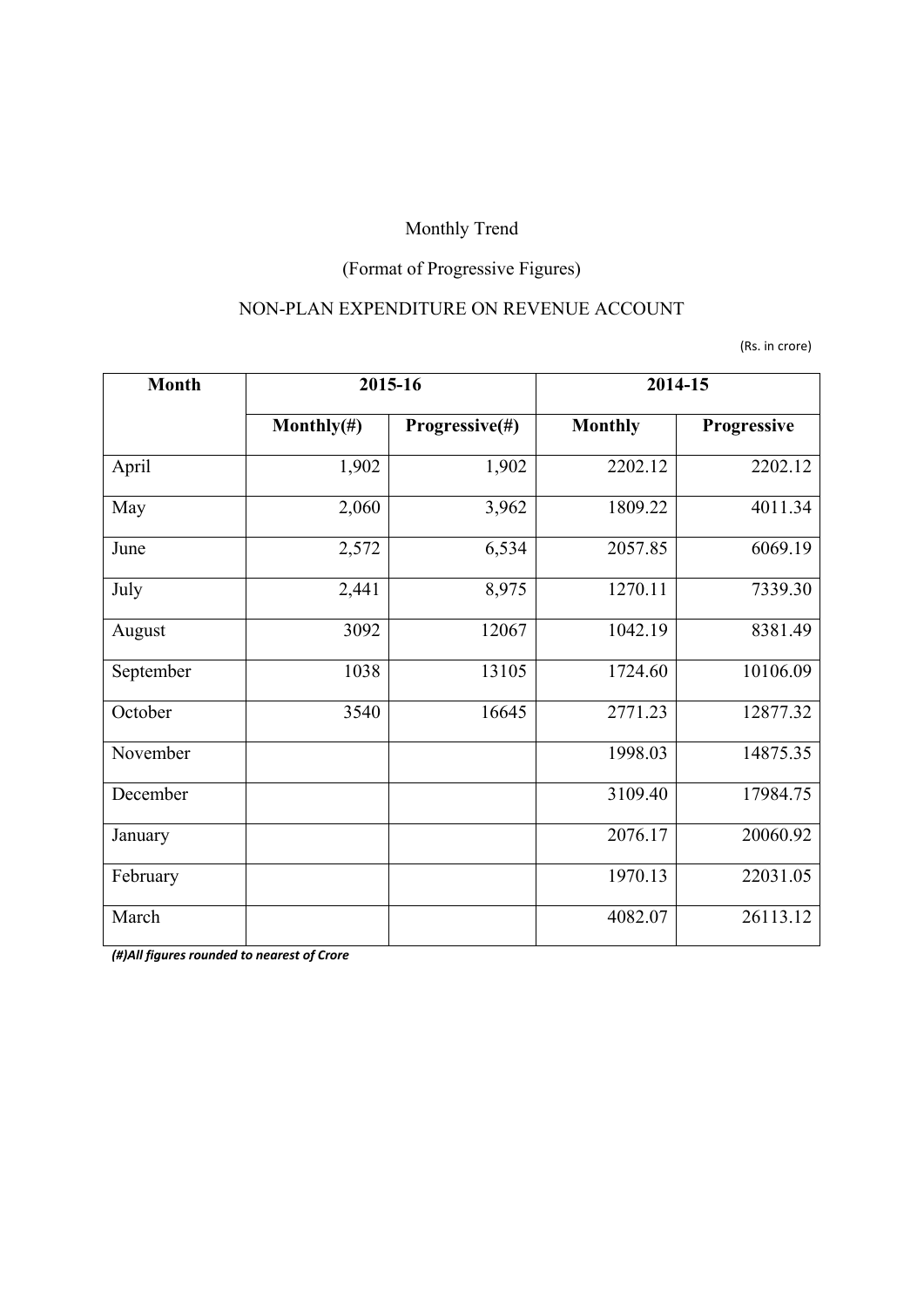## (Format of Progressive Figures)

### NON-PLAN EXPENDITURE ON INTEREST PAYMENTS

(Rs. in crore)

| <b>Month</b> | 2015-16                      |                | 2014-15                      |             |
|--------------|------------------------------|----------------|------------------------------|-------------|
|              | Monthly $(\#)$               | Progressive(#) | <b>Monthly</b>               | Progressive |
| April        |                              |                | $\overline{a}$               |             |
| May          | $\qquad \qquad \blacksquare$ |                | 239.69                       | 239.69      |
| June         | 402                          | 402            | 198.46                       | 438.15      |
| July         | 295                          | 697            | $\qquad \qquad \blacksquare$ | 438.15      |
| August       | 02                           | 699            | 192.92                       | 631.07      |
| September    | $(-)02$                      | 697            | 231.37                       | 862.44      |
| October      | 454                          | 1151           | 197.87                       | 1060.31     |
| November     |                              |                | 267.50                       | 1327.81     |
| December     |                              |                | 391.04                       | 1718.85     |
| January      |                              |                | 241.79                       | 1960.64     |
| February     |                              |                | 497.18                       | 2457.82     |
| March        |                              |                | 98.63                        | 2556.45     |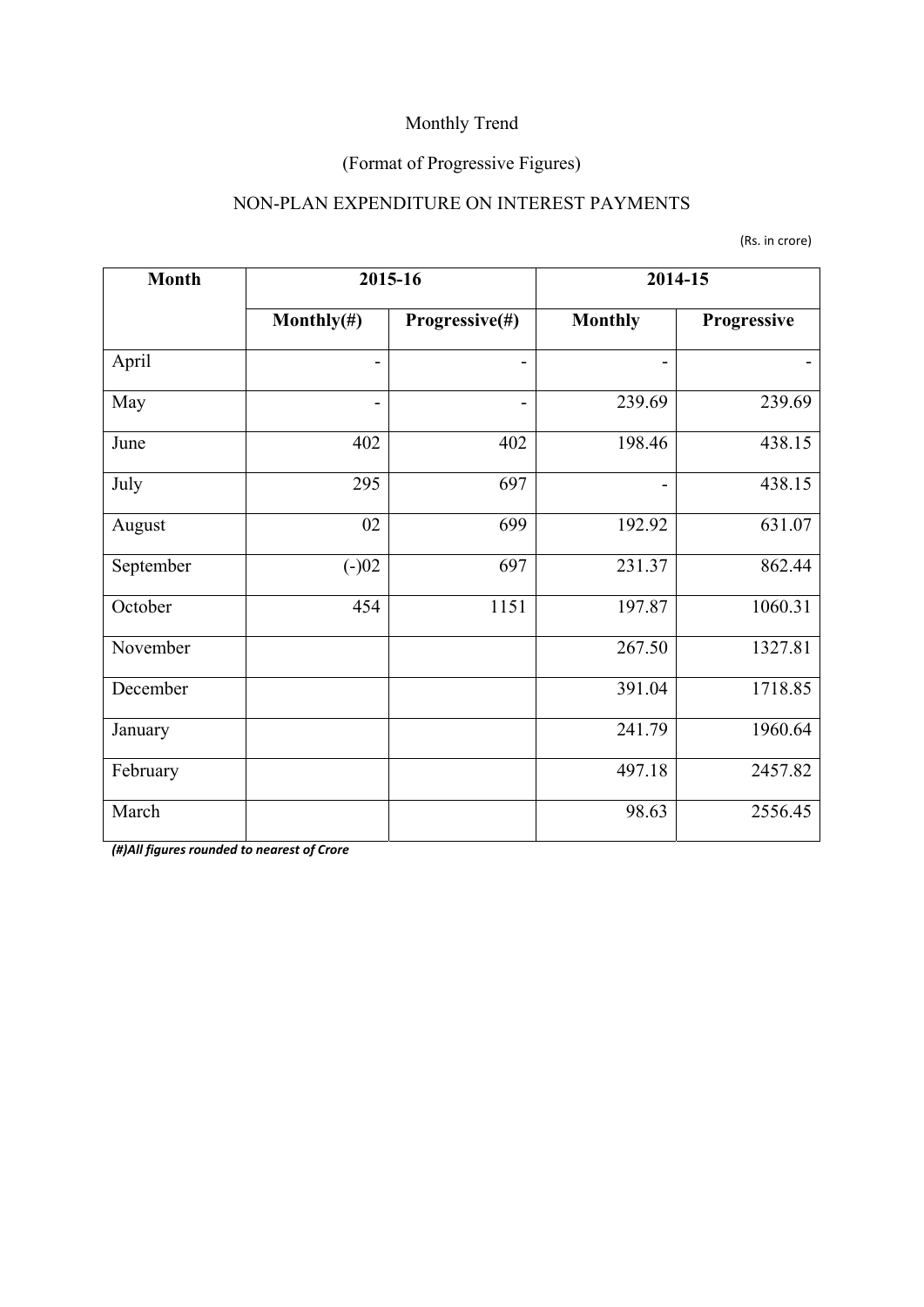## (Format of Progressive Figures)

#### NON-PLAN EXPENDITURE ON CAPITAL ACCOUNT

(Rs. in crore)

| <b>Month</b> | 2015-16        |                |                | 2014-15     |
|--------------|----------------|----------------|----------------|-------------|
|              | Monthly $(\#)$ | Progressive(#) | <b>Monthly</b> | Progressive |
| April        | 37             | 37             | 66.66          | 66.66       |
| May          | 28             | 65             | $(-)01.35$     | 65.31       |
| June         | 20             | 85             | 53.74          | 119.05      |
| July         | 24             | 109            | $(-)0.47$      | 118.58      |
| August       | 77             | 186            | 45.28          | 163.86      |
| September    | 98             | 284            | 37.93          | 201.79      |
| October      | 69             | 353            | 161.70         | 363.49      |
| November     |                |                | 26.65          | 390.14      |
| December     |                |                | 347.92         | 738.06      |
| January      |                |                | 115.03         | 853.09      |
| February     |                |                | 118.65         | 971.74      |
| March        |                |                | 214.85         | 1186.59     |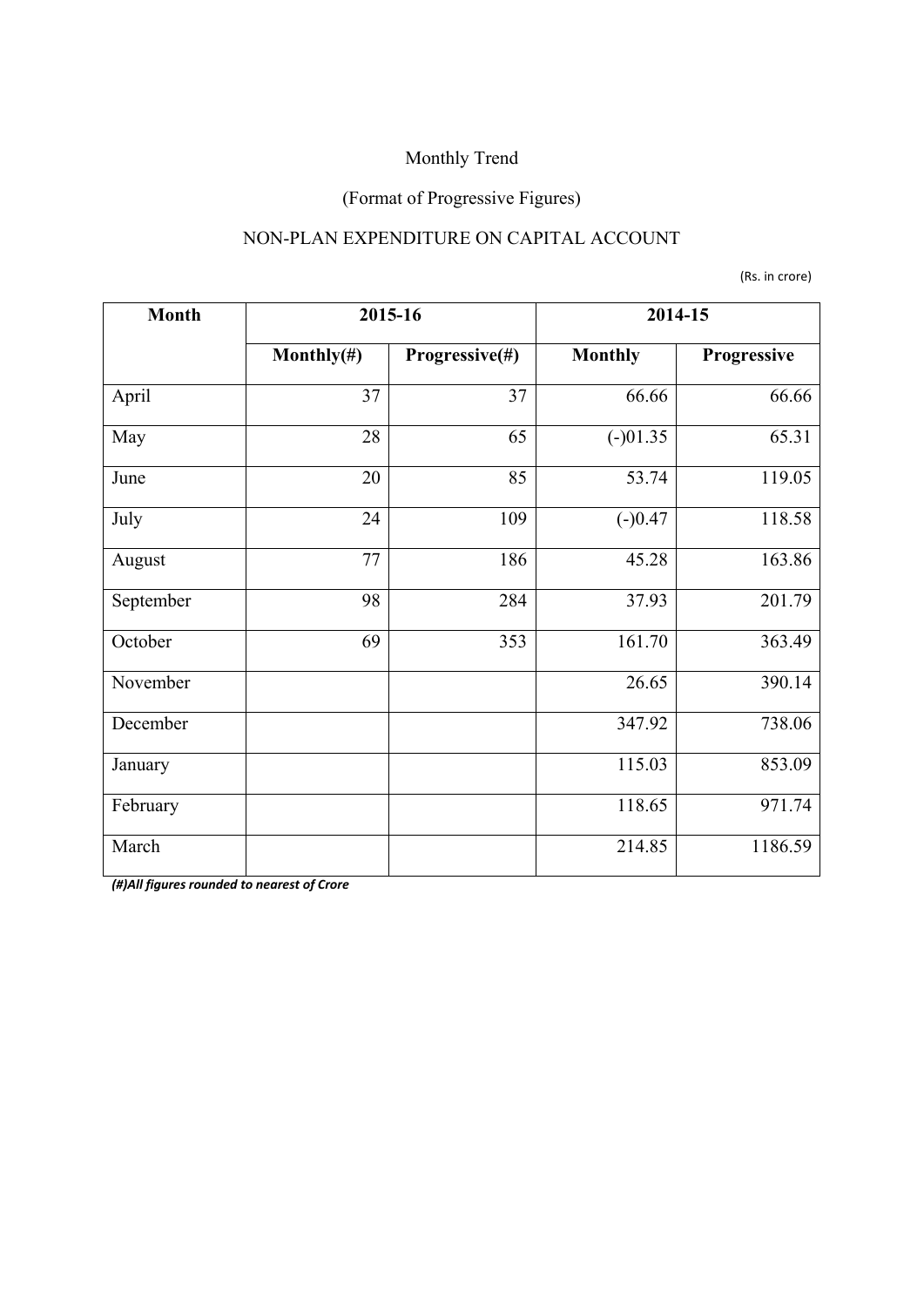## (Format of Progressive Figures)

### PLAN EXPENDITURE ON REVENUE ACCOUNT

(Rs. in crore)

| <b>Month</b> | 2015-16        |                | 2014-15        |             |
|--------------|----------------|----------------|----------------|-------------|
|              | Monthly $(\#)$ | Progressive(#) | <b>Monthly</b> | Progressive |
| April        | 05             | 05             | 48.37          | 48.37       |
| May          | $(-)01$        | 04             | 39.43          | 87.80       |
| June         | 397            | 401            | 109.03         | 196.83      |
| July         | 36             | 437            | 55.87          | 252.70      |
| August       | 12             | 449            | 60.56          | 313.26      |
| September    | 02             | 451            | 92.54          | 405.80      |
| October      | 30             | 481            | 132.52         | 538.32      |
| November     |                |                | 184.28         | 722.60      |
| December     |                |                | 400.93         | 1123.53     |
| January      |                |                | 208.46         | 1331.99     |
| February     |                |                | 139.24         | 1471.23     |
| March        |                |                | 527.51         | 1998.74     |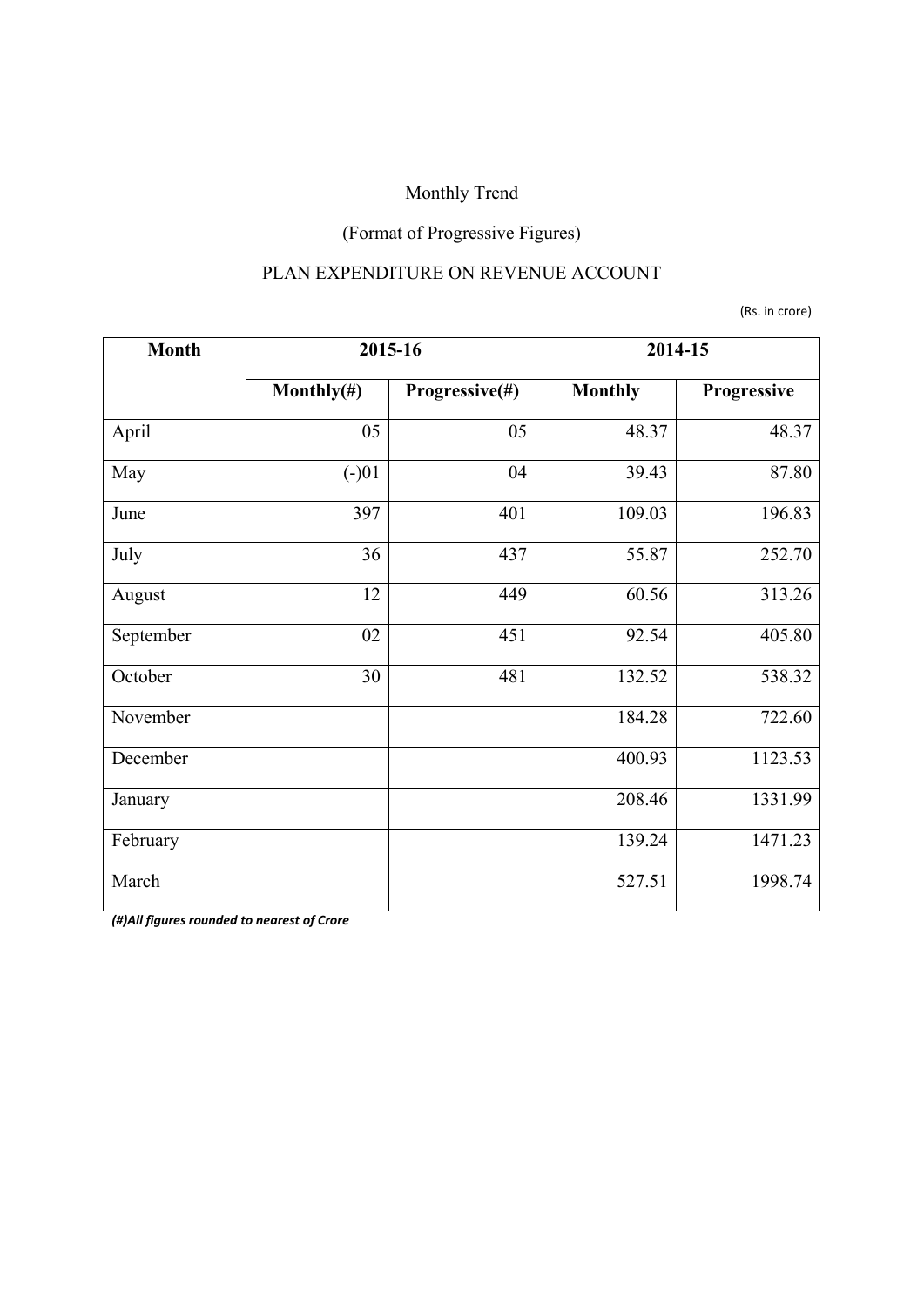## (Format of Progressive Figures)

## PLAN EXPENDITURE ON CAPITAL ACCOUNT

(Rs. in crore)

| <b>Month</b> | 2015-16        |                | 2014-15        |             |
|--------------|----------------|----------------|----------------|-------------|
|              | Monthly $(\#)$ | Progressive(#) | <b>Monthly</b> | Progressive |
| April        | 12             | 12             | $(-)04.20$     | $(-)04.20$  |
| May          | $(-)03$        | 09             | 29.92          | 25.72       |
| June         | 173            | 182            | 36.00          | 61.72       |
| July         | 147            | 329            | 119.35         | 181.07      |
| August       | 116            | 445            | 148.47         | 329.54      |
| September    | 189            | 634            | 111.54         | 441.08      |
| October      | 408            | 1042           | 185.68         | 626.76      |
| November     |                |                | 105.85         | 732.61      |
| December     |                |                | 221.36         | 953.97      |
| January      |                |                | 163.93         | 1117.90     |
| February     |                |                | 229.00         | 1346.90     |
| March        |                |                | 2367.76        | 3714.66     |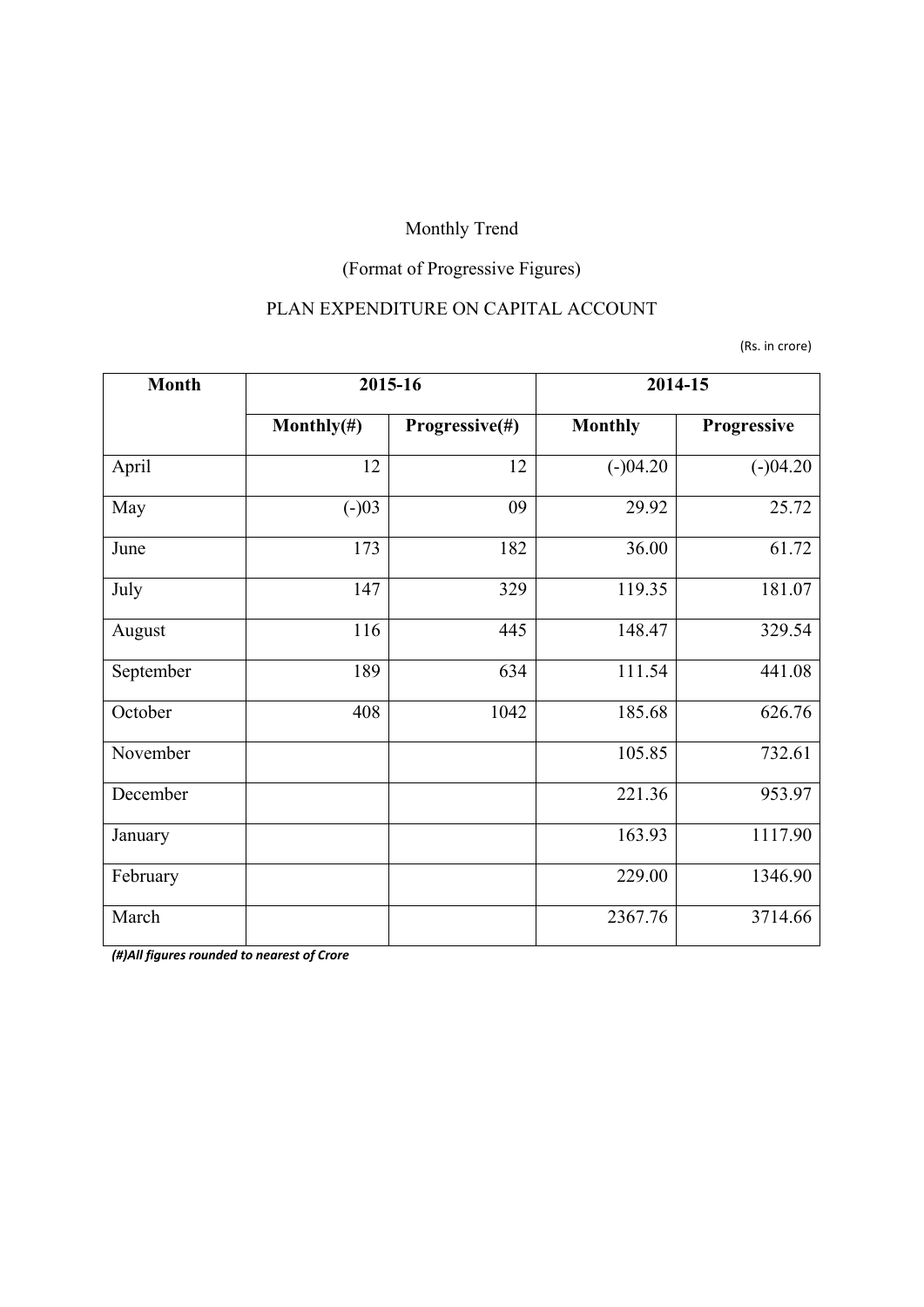## (Format of Progressive Figures)

### TOTAL EXPENDITURE ON REVENUE ACCOUNT

|  |  | (Rs. in crore) |
|--|--|----------------|
|--|--|----------------|

| <b>Month</b> | 2015-16        |                | 2014-15        |             |
|--------------|----------------|----------------|----------------|-------------|
|              | Monthly $(\#)$ | Progressive(#) | <b>Monthly</b> | Progressive |
| April        | 1,907          | 1,907          | 2183.83        | 2183.83     |
| May          | 2,059          | 3,966          | 1915.31        | 4099.14     |
| June         | 2,969          | 6,935          | 2166.88        | 6266.02     |
| July         | 2,477          | 9,412          | 1325.98        | 7592.00     |
| August       | 3104           | 12516          | 1102.75        | 8694.75     |
| September    | 1040           | 13556          | 1817.14        | 10511.89    |
| October      | 3571           | 17127          | 2903.75        | 13415.64    |
| November     |                |                | 2182.31        | 15597.95    |
| December     |                |                | 3510.33        | 19108.28    |
| January      |                |                | 2284.63        | 21392.91    |
| February     |                |                | 2109.37        | 23502.28    |
| March        |                |                | 4609.58        | 28111.86    |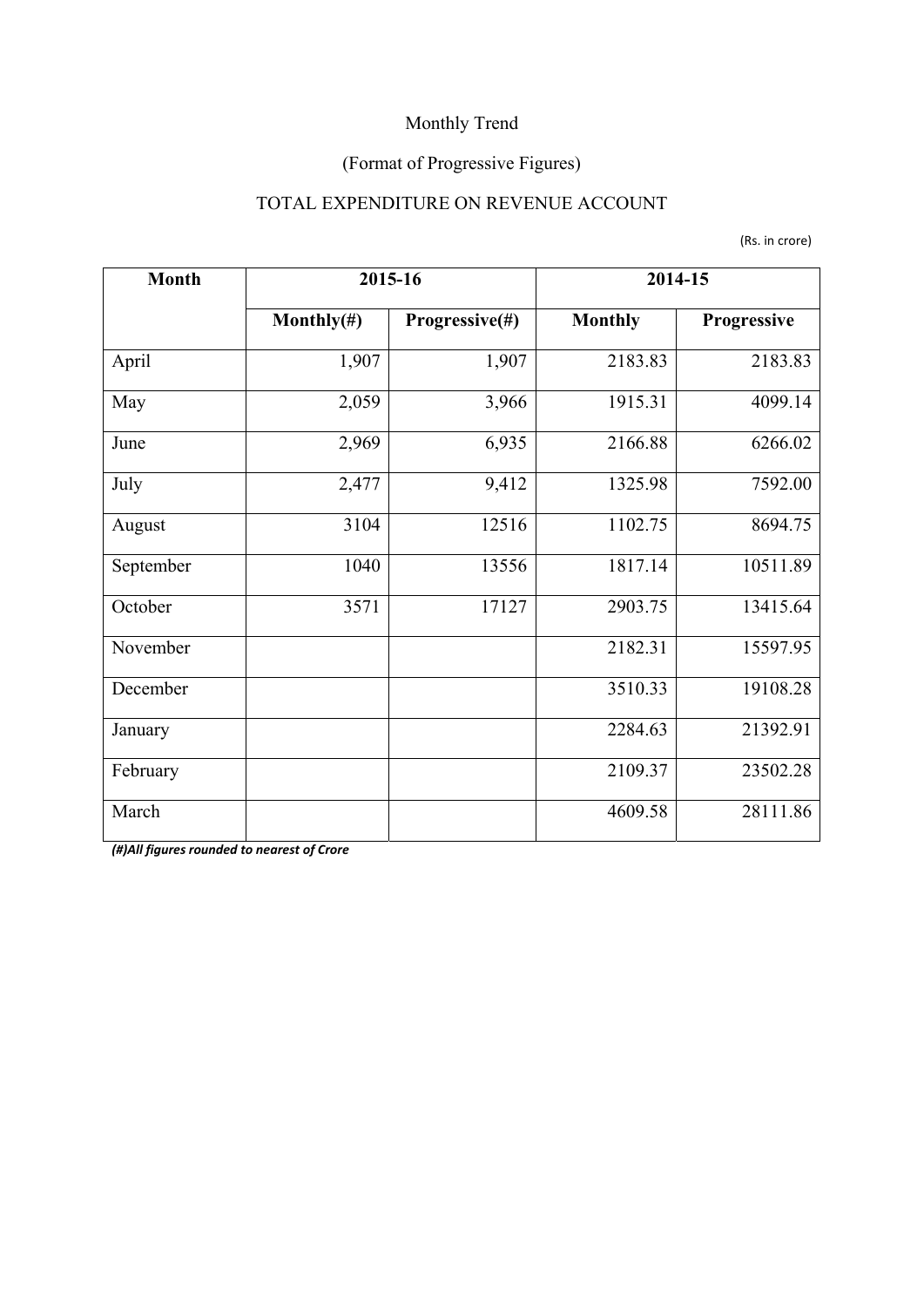## (Format of Progressive Figures)

### TOTAL EXPENDITURE ON CAPITAL ACCOUNT

(Rs. in crore)

| <b>Month</b> | 2015-16        |                | 2014-15        |             |
|--------------|----------------|----------------|----------------|-------------|
|              | Monthly $(\#)$ | Progressive(#) | <b>Monthly</b> | Progressive |
| April        | 49             | 49             | 62.46          | 62.46       |
| May          | 25             | 74             | 28.57          | 91.03       |
| June         | 193            | 267            | 89.74          | 180.77      |
| July         | 171            | 438            | 118.88         | 299.65      |
| August       | 193            | 631            | 193.75         | 493.40      |
| September    | 287            | 918            | 149.47         | 642.87      |
| October      | 477            | 1395           | 347.38         | 990.25      |
| November     |                |                | 132.50         | 1122.75     |
| December     |                |                | 569.28         | 1692.03     |
| January      |                |                | 278.96         | 1970.99     |
| February     |                |                | 347.65         | 2318.64     |
| March        |                |                | 2582.61        | 4901.25     |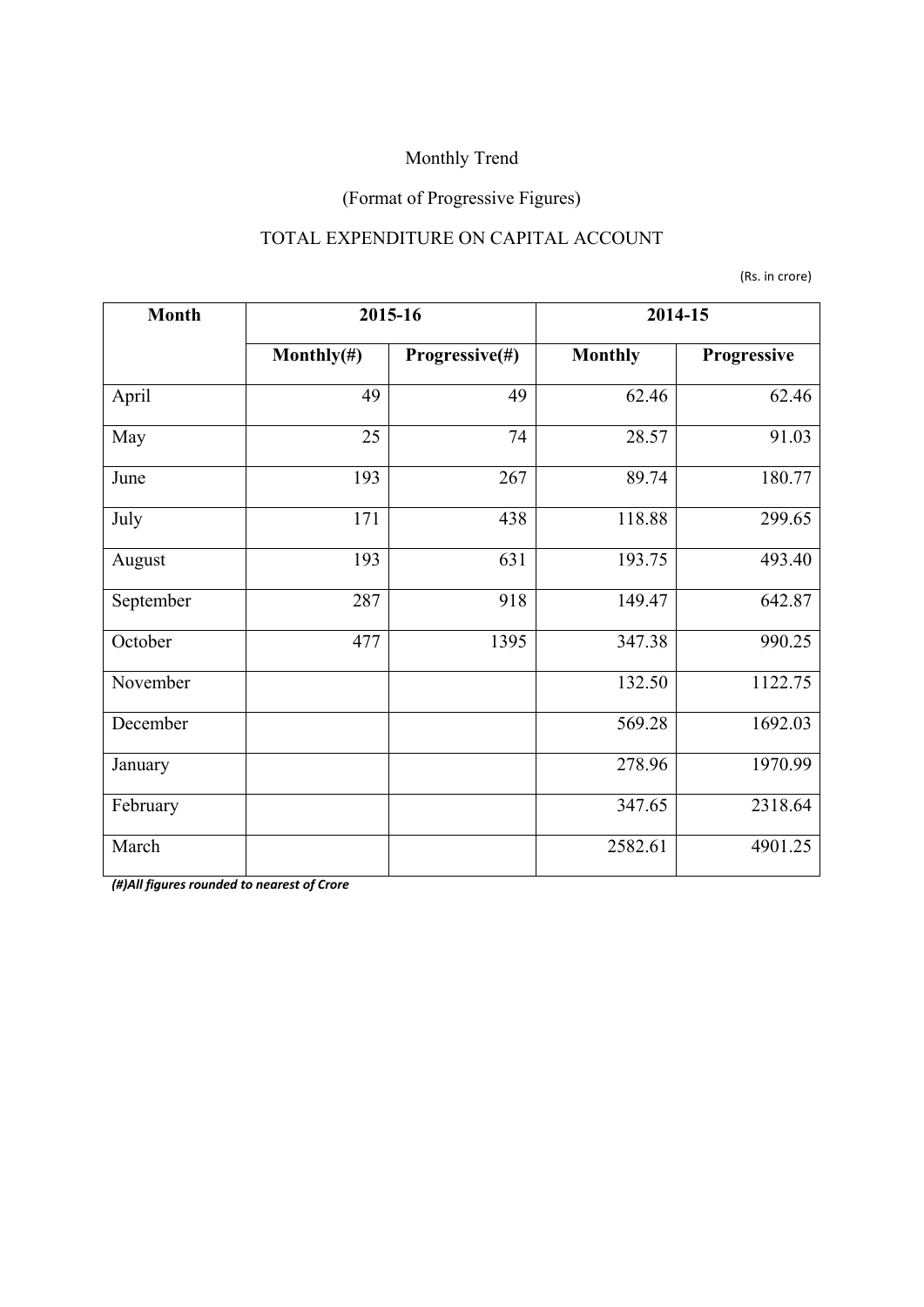## (Format of Progressive Figures)

#### LOANS AND ADVANCES DISBURSED

(Rs. in crore)

| <b>Month</b> | 2015-16                      |                          | 2014-15                  |             |
|--------------|------------------------------|--------------------------|--------------------------|-------------|
|              | Monthly $(\#)$               | Progressive(#)           | <b>Monthly</b>           | Progressive |
| April        | $\overline{\phantom{a}}$     |                          | -                        |             |
| May          | $\qquad \qquad \blacksquare$ | $\blacksquare$           | $\overline{a}$           |             |
| June         | $\qquad \qquad \blacksquare$ | $\overline{\phantom{0}}$ | 05.16                    | 05.16       |
| July         | 04                           | 04                       | $\overline{\phantom{0}}$ | 05.16       |
| August       | 06                           | 10                       | -                        | 05.16       |
| September    | 08                           | 18                       |                          | 05.16       |
| October      | $\overline{\phantom{a}}$     | 18                       | 24.96                    | 30.12       |
| November     |                              |                          | 02.66                    | 32.78       |
| December     |                              |                          | 19.98                    | 52.76       |
| January      |                              |                          | 0.77                     | 53.53       |
| February     |                              |                          | 23.98                    | 77.51       |
| March        |                              |                          | 9.29                     | 86.80       |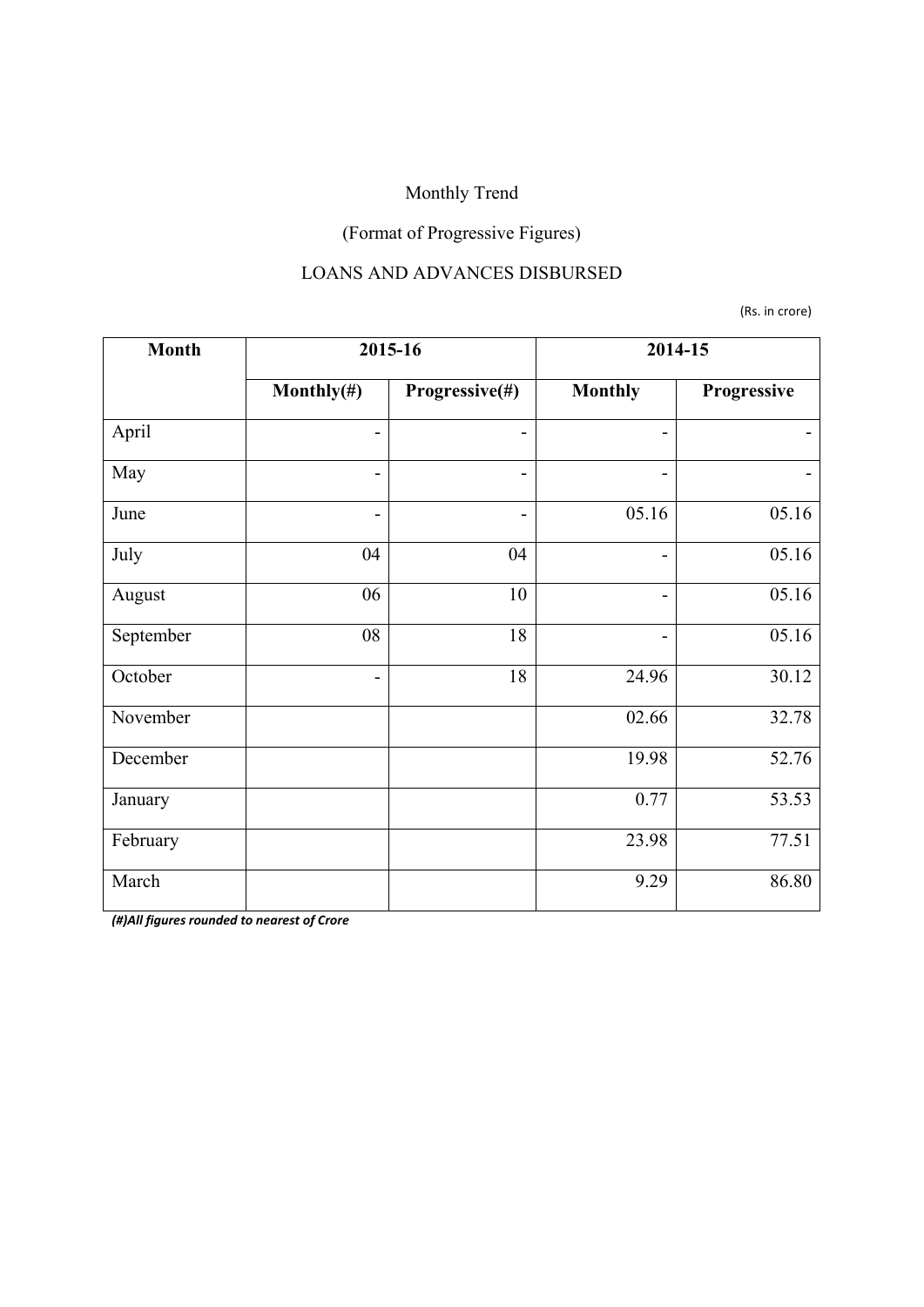# (Format of Progressive Figures)

#### REVENUE SURPLUS

(Rs. in crore)

| <b>Month</b> | 2015-16        |                | 2014-15        |              |
|--------------|----------------|----------------|----------------|--------------|
|              | Monthly $(\#)$ | Progressive(#) | <b>Monthly</b> | Progressive  |
| April        | $(-)857$       | $(-)857$       | $(-)1101.27$   | $(-)1101.27$ |
| May          | $(-)1,589$     | $(-)2,446$     | $(-)913.76$    | $(-)2015.03$ |
| June         | 3,167          | 721            | 237.19         | $(-)1777.84$ |
| July         | 1,507          | 2,228          | $(-)436.92$    | $(-)2214.76$ |
| August       | $(-)2588$      | $(-)360$       | 1038.26        | $(-)1176.50$ |
| September    | $(-)870$       | $(-)1230$      | 210.43         | $(-)966.07$  |
| October      | 576            | $(-)654$       | $(-)502.19$    | $(-)1468.26$ |
| November     |                |                | 2161.96        | 693.70       |
| December     |                |                | $(-)564.34$    | 129.36       |
| January      |                |                | 981.33         | 1110.69      |
| February     |                |                | 1079.95        | 2190.64      |
| March        |                |                |                | 775.55       |
|              |                |                | $(-)1415.09$   |              |